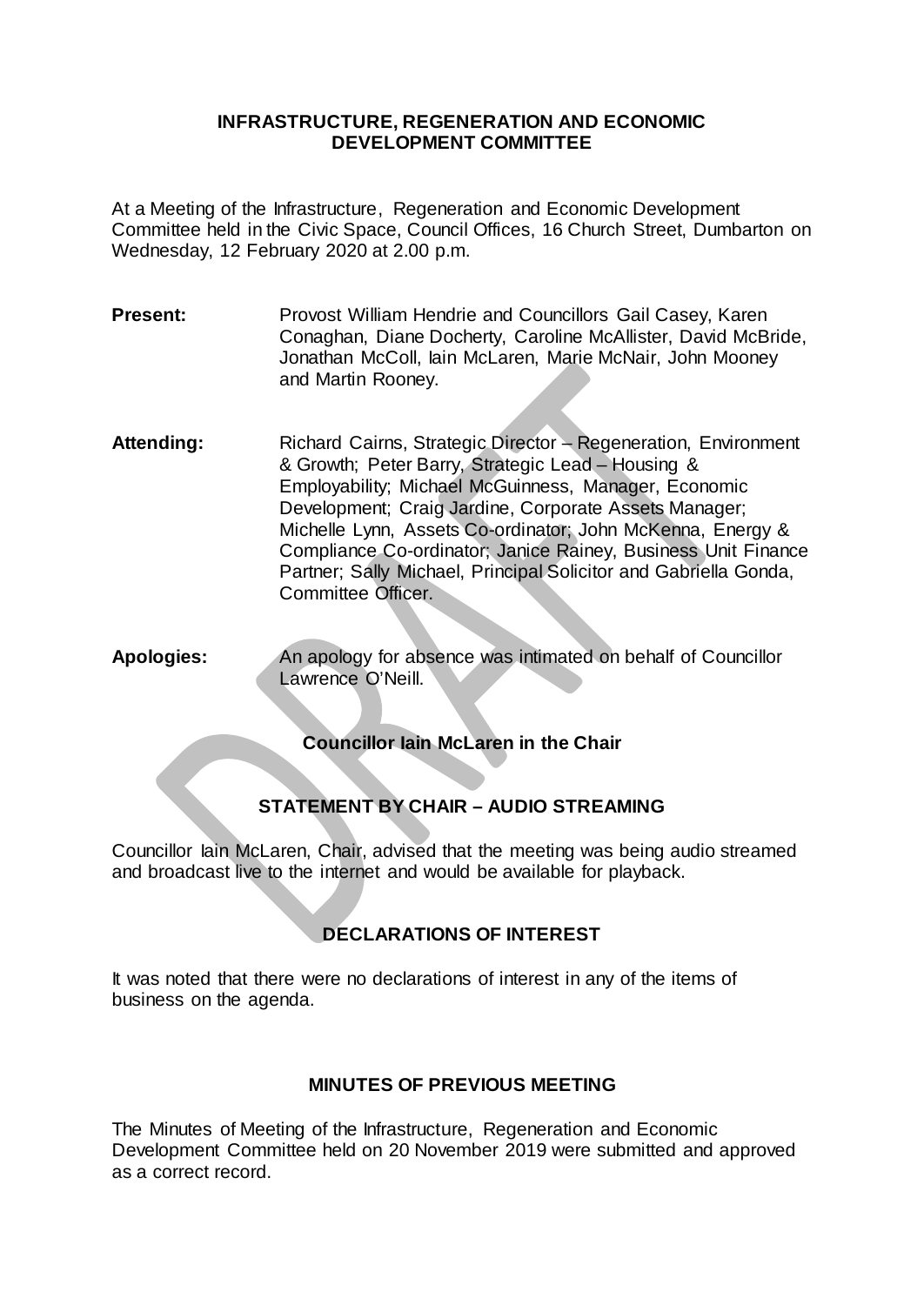## **OPEN FORUM**

The Committee noted that no open forum questions had been submitted by members of the public.

#### **SALE OF FORMER CARE HOME KNOWN AS BOQUHANRAN HOUSE, DICKENS AVENUE, CLYDEBANK, G81 3EP**

A report was submitted by the Strategic Lead – Regeneration advising on the outcome of the marketing of the former care home known as Boquhanran House, Dickens Avenue, Clydebank, G81 3EP, detailing the offer received and seeking approval to conclude disposal of the site.

After discussion and having heard the Assets Co-ordinator in further explanation of the report and in answer to Members' questions, the Committee agreed:-

- (1) to approve the disposal of the former care home known as Boquhanran House, Dickens Avenue, Clydebank for a consideration of £461,000 (Four Hundred and Sixty One Thousand Pounds) to Turnberry Homes Ltd;
- (2) to authorise the Strategic Lead Regeneration to conclude negotiations; and
- (3) to authorise the Strategic Lead Regulatory to conclude the transaction on such conditions as considered appropriate.

### **PROCUREMENT OF A SERVICE FOR THE REPAIR/REPLACEMENT OF TYRES FOR THE COUNCIL'S VEHICLE & PLANT FLEET**

A report was submitted by the Strategic Lead – Roads & Transportation seeking approval to initiate a procurement process for the provision of a tyre repair/replacement service to the vehicle and plant fleet.

Having heard the Strategic Director – Regeneration, Environment & Growth in further explanation of the report, the Committee agreed:-

- (1) to approve the initiation of a procurement process for the provision of a tyre repair/replacement service to the vehicle and plant fleet; and
- (2) that on completion of the procurement process, a further report would be submitted to the Tendering Committee with recommendations on the award of the contract(s).

# **USE OF SOLAR PHOTOVOLTAICS (PV)**

A report was submitted by the Strategic Lead – Regeneration advising of the progress made in relation to increasing the Council's energy self-sufficiency through the use of solar PV.